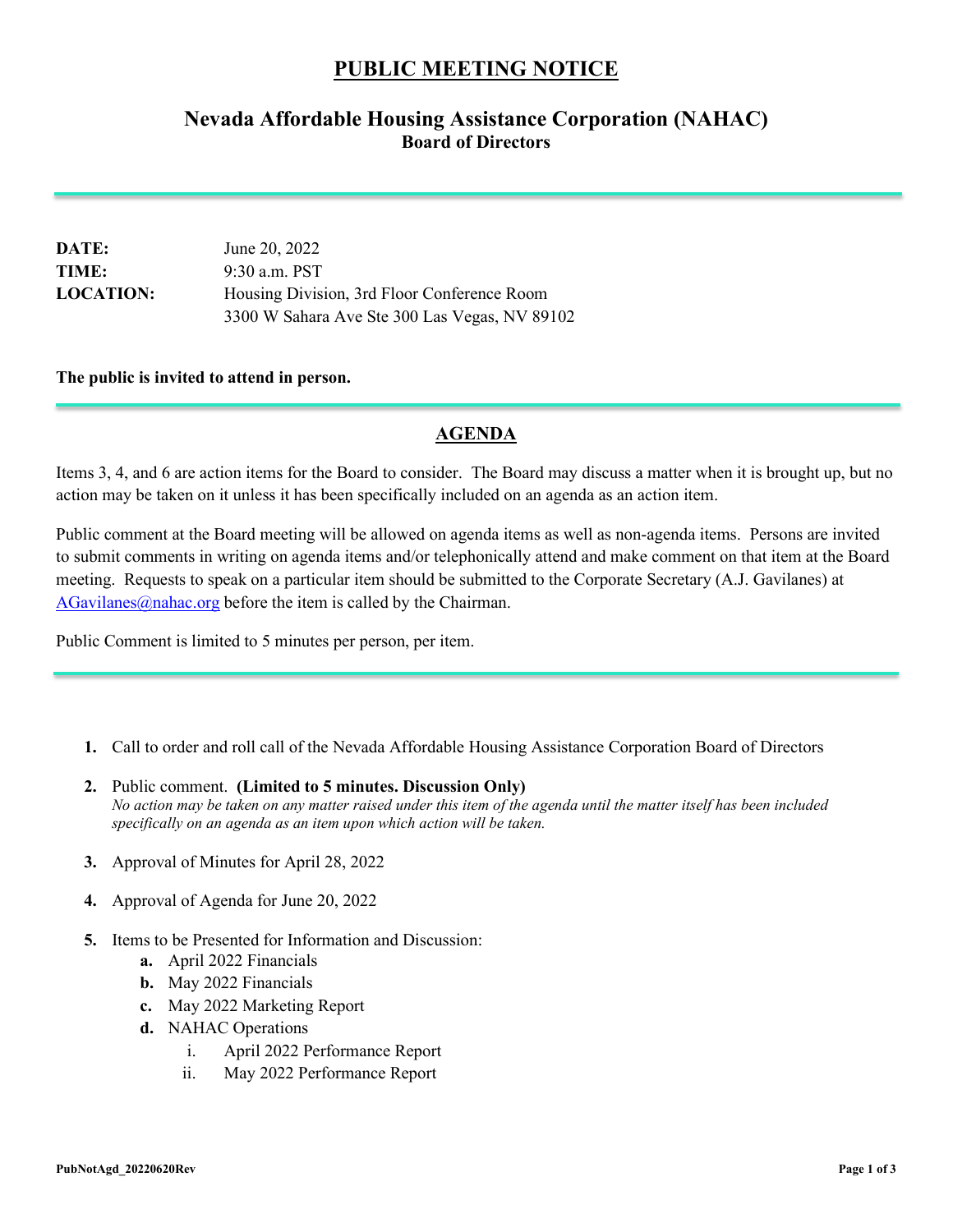- **6.** Items for Board Information, Discussion and Possible Action:
	- **a.** Authorization for President/Chairperson to execute an amendment to the 2021 Agreement to Use American Rescue Plan Act funds between NAHAC and the State of Nevada, Department of Business and Industry, Nevada Housing Division to administer the Nevada Homeowner Assistance Fund through September 30, 2025, in an amount not to exceed \$120,917,256.
	- **b.** Authorization for President/Chairperson to execute an engagement agreement with Houldsworth, Russo & Company, P.C. for Professional Auditing and Tax Services for NAHAC for the year ending June 30, 2022 in an amount not to exceed \$49,050.
	- **c.** Authorization for President/Chairperson to bind renewal coverage with RSUI Indemnity Company for annual Directors & Officers Liability commencing on July 1, 2022 in an amount not to exceed \$21,950.
	- **d.** Authorization for President/Chairperson to bind renewal coverage with Philadelphia Indemnity Insurance Company for annual General Liability/Business Personal Property commencing on June 18, 2022 in an amount not to exceed \$1,090.
	- **e.** Approval of Fiscal Year 2023 Budget.
	- **f.** Proposed Program Changes

Authorization for President/Chairperson to approve proposed changes to the Term Sheets for the Unemployment Mortgage Assistance (UMA) and Mortgage Reinstatement Assistance Program (MRAP) as follows:

- Unemployment Mortgage Assistance Program
	- 1. Elimination of unemployment benefits exhausted within 90 days from application date.
	- 2. Clarification that the unemployment/underemployment is related to the pandemic and occurrence after January 21, 2020 and that the homeowner's loan can be current or delinquent.
- Mortgage Reinstatement Assistance Program
	- 1. Increase of reinstatement component maximum from \$35,000 to \$50,000.
	- 2. Unpaid principal balance must meet the conforming loan limit at time of origination This change is a correction to ensure it meets HAF Treasury guidance.
	- 3. Clarification that loan must be two or more payments past due.
	- 4. Delinquent household related expenses may be reinstated regardless of the loan being current, paid off or if the homeowner has a HECM (reverse mortgage) – This addition will allow for reverse mortgages and loans that are current or paid off to receive assistance with past due housing related expenses (taxes, homeowner's insurance, & HOAs).
	- 5. Principal Reduction (Recast) Component When the application is analyzed and is determined that the homeowner cannot afford his/her mortgage payment, the underwriter may include up to \$50,000 principal reduction to recast the loan and get to a housing-toincome ratio of 33% with a 1.99% variance when needed (up to 34.99% HTI) to qualify the homeowner. If a principal reduction component was included in the transaction, the homeowner will need to sign a 5-year lien.
	- 6. Program maximum variance/increase of 10% The program maximum will be set at \$50,000 for either component (mortgage reinstatement or principal reduction). Either case, if an additional \$5,000 is needed to reinstate the loan or lower the principal to approve the application, the underwriter may do so as long as the overall assistance does not exceed the household maximum of \$100,000.
- **7.** General Board Comments, Questions and Items for Future Board Meetings.